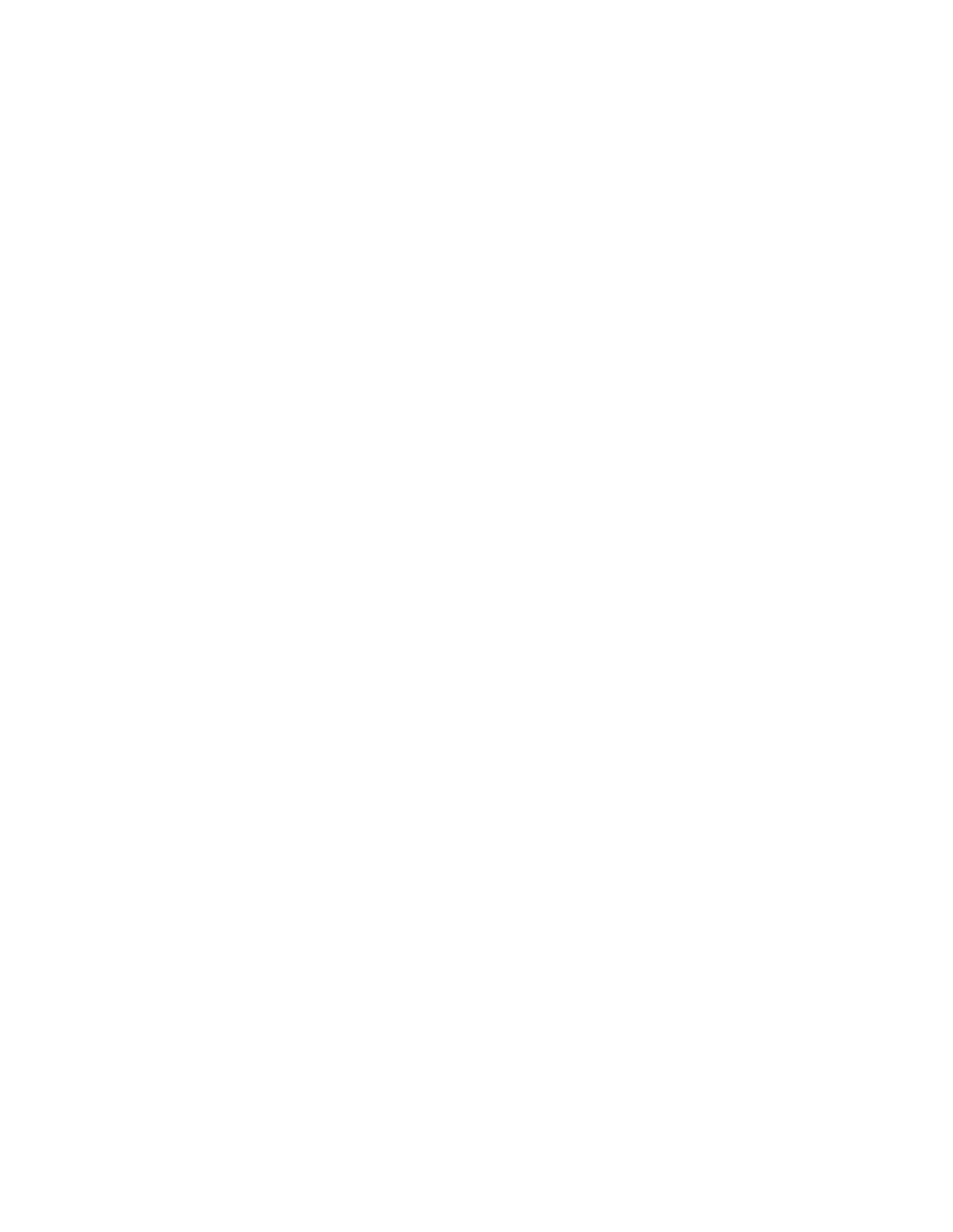**Fig. (3).** A baffled-lid weevil trap secured with steel rebar at a collecting site.

1992; Fig. **3**). Traps were baited with Cruentol® (Chemtica International, Costa Rica), a synthetic aggregation pheromone, and Weevil Magnet® (Chemtica International, Costa Rica) to simulate the volatiles produced by damaged or stressed palm tissue (Giblin-Davis *et al.* 1994). Each bucket was filled with 4.7 L (1 gal.) of water mixed with dishwashing detergent to quickly drown weevils caught in the trap. Two 75.6 (30 in.) sections of 1.3 cm (0.5 in.) steel rebar were used to secure the baffled lid to the trap by inserting the rebar through two outside pieces of the lid and into the ground (Fig. **3**).

Twenty potential trap points were identified and plotted using a handheld GPS unit at each of the study sites during initial surveys. We chose points that were representative of the habitat and similar enough across sites that any differences in weevil densities would be more readily attributable to the presence or absence of the black bear. Each potential trap site was located  $\geq 1$  km from all others within the site and had 50-100% canopy cover that included both cabbage palm and saw palmetto. A random numbers table was used to choose 10 of these points at each site for weevil trap placement. Traps were randomly placed at each site within 25 m of the chosen GPS location and where both saw palmetto and cabbage palm were visible. At natural areas with resident bears, traps were located where damaged palms were not immediately visible, although bear-damaged palms did occur at other locations at these natural areas. Traps at 5 study sites were checked twice daily between 0700-1000 and 1700-2000 for 5 consecutive days from 5-June-2005 thru 18- July-2005, and for Highlands Hammock State Park and for a second year at the Smoak Ranch, 14-July-2006 thru 18-July2006. All captured weevils were removed, sexed and preserved in glass jars containing denatured alcohol. Daily maximum and minimum temperatures and total daily precipitation were recorded for trapping days.

We used two approaches to test the hypothesis that higher weevil abundances and thus higher capture rates would be observed in areas occupied by bears than in areas where they were absent. One approach was based directly on the predicted pattern of relative magnitudes using a binomial exact randomization test. The logic is as follows. For this data set there are 720 different possible orderings of weevil abundances (highest to lowest) across the six sites (six factorial =  $6!$  = 720) but only 36 of these possible orderings have consistently higher weevil abundances in the presence of bears and lower abundances in the absence of bears (3!3!  $= 36$ ). This means that the predicted pattern has a  $5\%$ probability of arising by chance alone  $(=(36/720) \times 100\%)$ , providing the basis for our statistical test (see Manly 1991 and Crowley 1992). The other approach used was a t-test of the difference in mean weevil abundances for sites with bears present versus absent. For both of these tests we averaged the two weevil abundances obtained in different years at the Smoak Ranch to represent that site.

We used a zero-inflated negative binomial regression model and a negative binomial regression model to examine whether precipitation and temperature, respectively, were related to weevil trapping success. We also used paired ttests to evaluate site differences in weevil sex ratio and in capture success in the morning versus evening. Overall tests of sex ratio bias and of time-of-day bias were conducted using G-tests.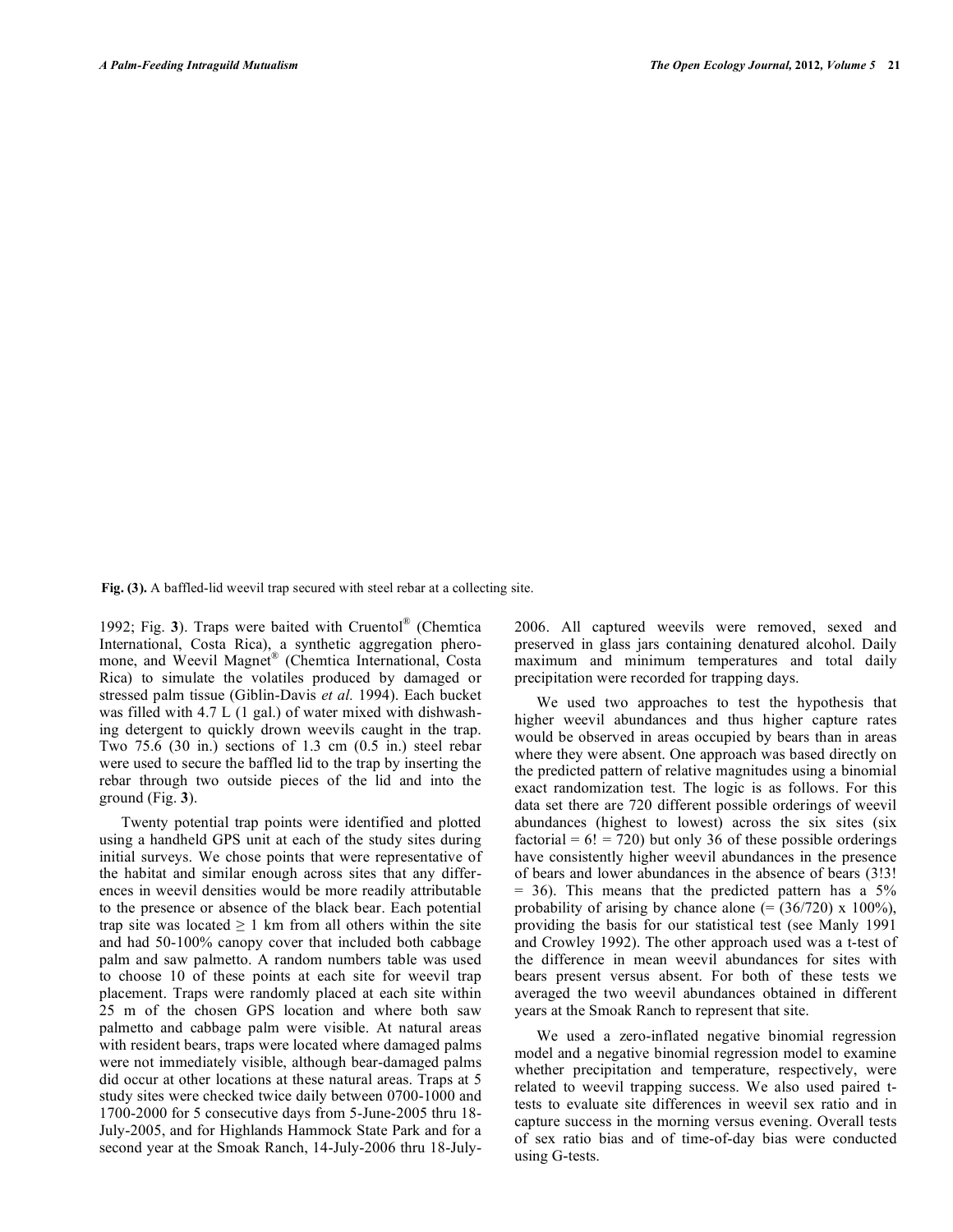### **RESULTS**

As predicted, more GPW adults were trapped at sites containing bears (mean daily number captured and standard error =  $12.0 \pm 1.9$ ) than at sites without bears  $(6.3 \pm 0.9)$  (p = 0.05 by the binomial exact randomization test; and for the ttest,  $p = 0.035$ ,  $t = 3.14$ ,  $df = 4$ ) (Table 1). Although precipitation ( $p = 0.200$ ) and minimum daily temperature ( $p =$ 0.502) were not predictors of weevil capture success, maximum daily temperature  $(p < 0.001)$  and average daily temperature ( $p = 0.008$ ) were; weevil capture success tended to be higher on cooler days. Nearly twice as many weevils were captured in 2005 (n = 102) than 2006 (n = 53) at the Smoak Ranch, which suggested the potential for substantial annual variability in GPW numbers. The capture data suggested that female GPW were more strongly attracted to the pheromonal signals emitted by the traps than were males (mean captures per day by sex across sites and standard error, males =  $2.1 \pm$ 0.7 and females =  $7.8 \pm 1.6$ ; p = 0.002, t = -5.77, df = 5), and sites did not differ significantly in the extent of bias  $X_{0.05}^2$  = 0.78, df = 5) (Table **1**). About 90% of all of the GPW collected were found during the evening trap check, significantly more than in the morning (mean captures per sample by time of day across sites and standard error, morning samples =  $1.02 \pm 0.23$  and evening samples =  $9.06$  $\pm$  2.32; p = 0.021, t = -3.33, df = 5), and sites did not differ significantly in the extent of bias  $X_{0.05}^{20} = 4.04$ , df = 5).

### **DISCUSSION**

Based on pheromone trapping within and between sites differing in presence or absence of black bear populations, we have shown that GPW adults are more abundant in areas occupied by resident bears. This result supports a prediction arising from the hypothesis that the black bear-GPW interaction in peninsular Florida is an intraguild mutualism. A quantitative analysis of sources of palm damage (where this can be adequately established) that are associated with developing GPW broods could strengthen inference about the dependence of GPW on bears. If bears eventually extend or contract their range with respect to the sites sampled here, predicted shifts in GPW abundance could be tested.

Also consistent with this IGM hypothesis are published observations about the frequency and high nutritional value of GPW in bear diets (Maehr and Defazio 1985, Ulrey 2008). Additional studies of bear scat or especially of bear foraging behavior and energy budgets could further clarify the potential benefit of GPW consumption to bears. Of particular interest is whether bears return to palms that they or other bears have previously damaged to feed on GPW, as Tukanoan Indians do (Dufour 1987), or whether there are higher frequencies of use of damaged palms during certain times of the year. Camera trap studies using marked bears may indicate whether individuals tend to return to previously attacked palms after an interval long enough for the damaged trees to contain GPW larvae. In addition, the use of GPS collars with high fix intervals may provide a high enough resolution of location data to determine microhabitat use, particularly where palms are less frequent and visitation to individual trees might be more apparent during data analysis. By altering the appearance or odors produced by palms, it may be possible to simulate a previous bear attack and

determine whether this attracts or repels bears during foraging. Note that even if bears are able to efficiently cultivate and exploit GPW, it seems certain that the bears have a strongly facilitative effect on GPW, much as forest regeneration is facilitated by gray squirrels (*Sciurus carolinensis* Gmelin) that do not retrieve each cached acorn (*Quercus* spp.) or hickory nut (*Carya* spp.) Jacobs and Liman 1991, Goheen and Swihart 2003).

Our understanding of mutualism has now moved well beyond the assumption that mutualisms occur primarily between a single pair of interacting species (Tscharntke and Hawkins 2002, Stanton 2003). While mutualisms involving insect and plant systems have received much attention (Weis and Abrahamson 1985, Gómez and Zamora 1994), similar relationships involving plants, insects and mammals remain under-studied (but see Janzen and Martin 1982, Sipura 1999, and Palmer *et al*. 2008). The relatively recent focus on intraguild relationships provides a superior framework for understanding the impact that consumption-mediated (effects of one species on another mediated by the consumption of biomass) and trait-mediated (effects of one species on another mediated by the traits of individuals or groups within one or both species) interactions among multiple species have on the distribution, abundance and evolution of the species involved (Crowley and Cox 2011). Much of this work to date has focused on intraguild predation (Rosenheim 2007), but intraguild mutualism (Crowley and Cox 2011) and related facilitative interactions are now more widely appreciated (Bruno *et al*. 2003, Blaustein and Chase 2007).

Since the GPW has been in Florida for a very long time (Weissling and Giblin-Davis 1997), it is useful to consider possible past interactions of GPW with the extinct suite of megafauna that existed in the region during the Pleistocene. Large herbivores such as the giant ground sloth (*Megatherium*), glyptodont (*Glyptodon*), and gomphothere (*Haplomastodon*) were all present in the sub-tropical and tropical regions of North America (Webb 1974, Janzen and Martin 1982) and potentially consumed the carbohydraterich apical meristems of the palms. The loss of these megaherbivores 10,000 years ago may have led to both a stronger dependence of GPW on black bear palm predation and relaxation of competition for the nutritious GPW. We suggest that the GPW may benefit more than the bears in this IGM, particularly in areas where alternative sources of palm disturbance are less frequent than that available in the disturbance-prone peninsular region of Florida. While the omnivorous bear has been observed to benefit from this relationship during fall hyperphagy (Ulrey 2008), particularly during poor mast years, its generalist feeding pattern coupled with the availability of multiple alternative foods sympatric with GPW suggest that it may be the lesser beneficiary of the two consumers in this IGM.

The status of the black bear as the only surviving member of the Pleistocene megafauna in Florida strengthens the existing case for bear conservation in the state and areas of the southeastern U.S. coastal plain, as many other species besides the GPW are likely to be dependent on their presence. By increasing abundances of GPW populations, the black bear indirectly enhances the food supply of many other species that consume GPW. For example, GPW have been found in the pellets of burrowing owls (*Athene cunicularia*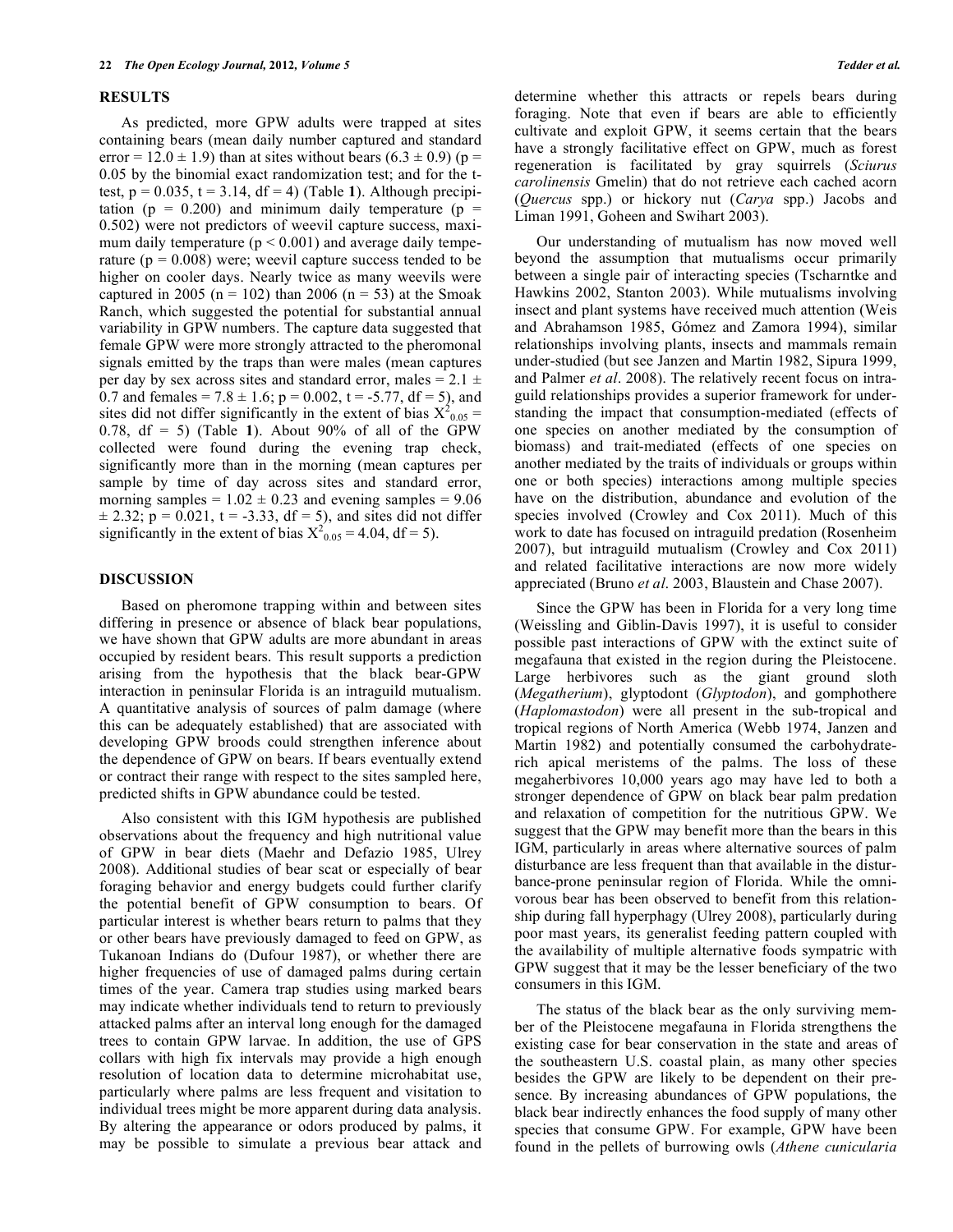Molina) (Yosef and Deyrup 1994) and the gizzards of American swallow-tail kites (*Elanoides forficatus* Linneaus) (Lee and Clark 1993).

Unfortunately, the GPW may become an economically important pest species as a vector of the red ring nematode (Weissling *et al*. 1992). If so, then some of the other results of this study may prove useful. Abundances within site were linked to temperature but not precipitation, but there is a hint from the variation by a factor of two in trap capture at Smoak ranch between two consecutive years that year-toyear abundance shifts could be large. Longer-term data sets are clearly needed to further evaluate GPW population dynamics and its relationship to climatic patterns at various spatiotemporal scales. Moreover, the strong female bias in trap capture suggests that the traps themselves could provide a way to locally reduce GPW densities where they are problematic.

Our findings indicated that the GPW is a diurnal species, and adults are more active between mid-morning and dusk than between dusk and mid-morning. This suggests that nuisance weevil control using pheromone traps would be most effective if traps were left out during the day when hotter temperatures better volatize weevil attractants. However, we cannot explain why our trap efforts were more successful on cooler days. As such, we encourage further investigation into the relationship between GPW activity and temperature given the economic damage caused by this species and desire to locally control its numbers.

### **ACKNOWLEDGEMENTS**

We thank Ben Augustine for comments and suggestions on the manuscript. We appreciate the help and support from management at all of the public-access research sites and are particularly grateful for friendship and generosity of the Smoak Family and Archbold Biological Research Station to DSM and his students and colleagues over the years. Experiments were in compliance with natural resource agency and university regulations.

### **REFERENCES**

- Abrahamson, WG, (1999) Episodic reproduction in two fire-prone palms, *Serenoa repens* and *Sabal etonia* (Palmae). *Ecology*, 80, 100-15.
- Bare, CO, (1929) *Rhynchophorus cruentatus*, the palm weevil, attracted to automobile paint. *Journal of Economic Entomology*, 22, 986.
- Blaustein, L, Chase, JM, (2007) Interactions between mosquito larvae and species that share the same trophic level. *Annual Review of Entomology*, 52, 489-507.
- Bodenheimer, FS, (1951) *Insects as Human Food*, W. Junk, The Hague, The Netherlands.
- Brady, JR, Maehr, DS, (1985) Distribution of black bears in Florida. *Florida Field Naturalist*, 13, 1-7.
- Brammer, AS, Crow, WT, (2001) Red Ring Nematode, *Bursaphelenchus cocophilus* (Cobb) Baujard (Nematoda: Secernentea: Tylenchida: Aphelenchina: Aphelenchoidea: Bursaphelechina) formerly *Rhadinaphelenchus cocophilus* EENY-236. Nematology Department, Florida Cooperative Extension Service, Institute of Food and Agricultural Sciences, University of Florida, Gainesville.
- Bruno, JF, O'Conner, MI, (2005) Cascading effects of predator diversity and omnivory in a marine food web. *Ecology Letters*, 8, 1048-56.
- Bruno, JF, Stachowicz, JJ, Bertness, MD, (2003) Inclusion of facilitation into ecological theory. *Trends in Ecology and Evolution*, 18, 119- 25.
- Choo, J, Zent EL, Simpson, BB, (2009) The importance of traditional ecological knowledge for palm-weevil cultivation in the Venezuelan Amazon. *Journal of Ethnobiology*, 29, 113-28.
- Crowley, PH, (1992) Resampling methods for computation-intensive data analysis in ecology and evolution. *Annual Review of Ecology and Systematics*, 23, 405-47.
- Crowley, PH, Cox, JJ, (2011) Intraguild mutualism. *Trends in Ecology and Evolution*, 26, 627-33.
- Defoliart, GR, (1995) Edible insects as mini livestock. *Biodiversity and Conservation*, 4, 306-21.
- Dufour, DL, (1987) Insects as food: a case study from the northwest Amazon. *American Anthropologist*, 89, 383-97.
- Florida Fish and Wildlife Conservation Commission, (2010) Draft black bear management plan for Florida, Tallahassee.
- Foltz JL, (2001) Coleoptera: Curculionidae. http://web.archive.org/web/201 00829172620/http://entomology.ifas.ufl.edu/foltz/eny3005/lab1/col eoptera/Curculionid.htm Accessed 29 November 2011.
- Giblin-Davis, RM, Howard, FW, (1989) Vulnerability of stressed palms to attack by *Rhynchophorus cruentatus*, (Coleoptera: Curculionidae) and insecticidal control of the pest. *Journal of Economic Entomology*, 82, 1185-90.
- Giblin-Davis, RM, Oehlschlager, AC, Perez, A, Gries, G, Gries, R, Weissling, TJ, Chinchilla, CM Pena, JE, Hallett, RH, Pierce, Jr. HD, Gonzalez, LM, (1996) Chemical and behavioral ecology of palm weevils, (Curculionidae: Rhynchophorinae). *Florida Entomologist*, 79, 153-67.
- Giblin-Davis, RM, Weissling, TJ, Oehlschlager, AC, Gonzalez, LM, (1994) Field response of *Rhynchophorus cruentatus* (Coleoptera: Curculiondiae) to its aggregation pheromone and fermenting plant volatiles. *Florida Entomologist*, 77, 164-77.
- Gilman, EF, Watson, DG, (1994) Sabal palmetto cabbage palm, Fact Sheet ST-575, Environmental Horticulture Department, Florida Cooperative Extension Service, Institute of Food and Agricultural Sciences, University of Florida, Gainesville.
- Godfrey, RK, (1988) *Trees, Shrubs, and Woody Vines of Northern Florida and Adjacent Georgia and Alabama,* University of Georgia Press, Athens.
- Goheen, JR, Swihart, RK, (2003) Food-hoarding behavior of gray squirrels and North American red squirrels in the central hardwoods region: implications for forest regeneration. *Canadian Journal of Zoology*, 1, 1636-9.
- Gómez, JM, Zamora, R, (1994) Top-down effects in a tritrophic system: parasitoids enhance plant fitness. *Ecology*, 75,1023-30.
- Holt, RD, Polis, GA, (1997) A theoretical framework for intraguild predation. *The American Naturalist*, 149, 745-64.
- Hunsberger, AGB, Giblin-Davis, RM, Weissling, TJ, (2000) Symptoms and population dynamics of *Rhynchophorus cruentatus* (Coleoptera: Curculionidae) in Canary Island date palms. *Florida Entomologist*, 83, 290-303.
- Jacobs, LF, Liman, ER, (1991) Grey squirrels remember the location of buried nuts. *Animal Behaviour*, 41, 103-10.
- Janzen, DH, Martin, PS, (1982) Neotropical anachronisms: The fruit the gomphotheres ate. *Science*, 215, 19-27.
- Lee, DS, Clark, MK, (1993) Notes on post-breeding American swallowtailed kites, *Elanoides forficatus* (Falconiformes: Accipitridae), in North Central Florida. *Brimleyana*, 19, 185-203.
- Maehr, DS, DeFazio, JT, (1985). Foods of black bears in Florida. *Florida Field Naturalist*, 13, 8-12.
- Maehr, DS, Hoctor, TS, Quinn, LJ, Smith, JS, (2001) Black bear habitat management and guidelines for Florida, Florida Fish and Wildlife Conservation Commission, Technical Report No. 17., Tallahassee, Florida.
- Maehr, DS, Layne, JN, (1996) Florida's all purpose plant: the saw palmetto. *The Palmetto*, Fall.
- Manly, BFJ, (1991) *Randomization and Monte Carlo Methods in Biology*, Chapman & Hall, London, UK.
- McPherson,  $\hat{K}$ , Williams,  $K$ , (1998) The role of carbohydrate reserves in the growth, resilience, and persistence of cabbage palm seedlings (*Sabal palmetto*). *Oecologia*, 117, 460-8.
- Oliveria, JFS, Passos, de Carvalho, SJ, Bruno de Sousa, RFX, Magdalena, SM, (1976) The nutritional value of four species of insects consumed in Angola. *Ecology of Food and Nutrition*, 5, 91-7.
- Oliveria, JFS, Passos, de Carvalho, SJ, Giblin-Davis, RM, Howard, FW, (1989) Vulnerability of stressed palms to attack by *Rhynchophorus cruentatus* (Coleoptera: Curculionidae) and insecticidal control of the pest. *Journal of Economic Entomology*, 82, 1185-90.